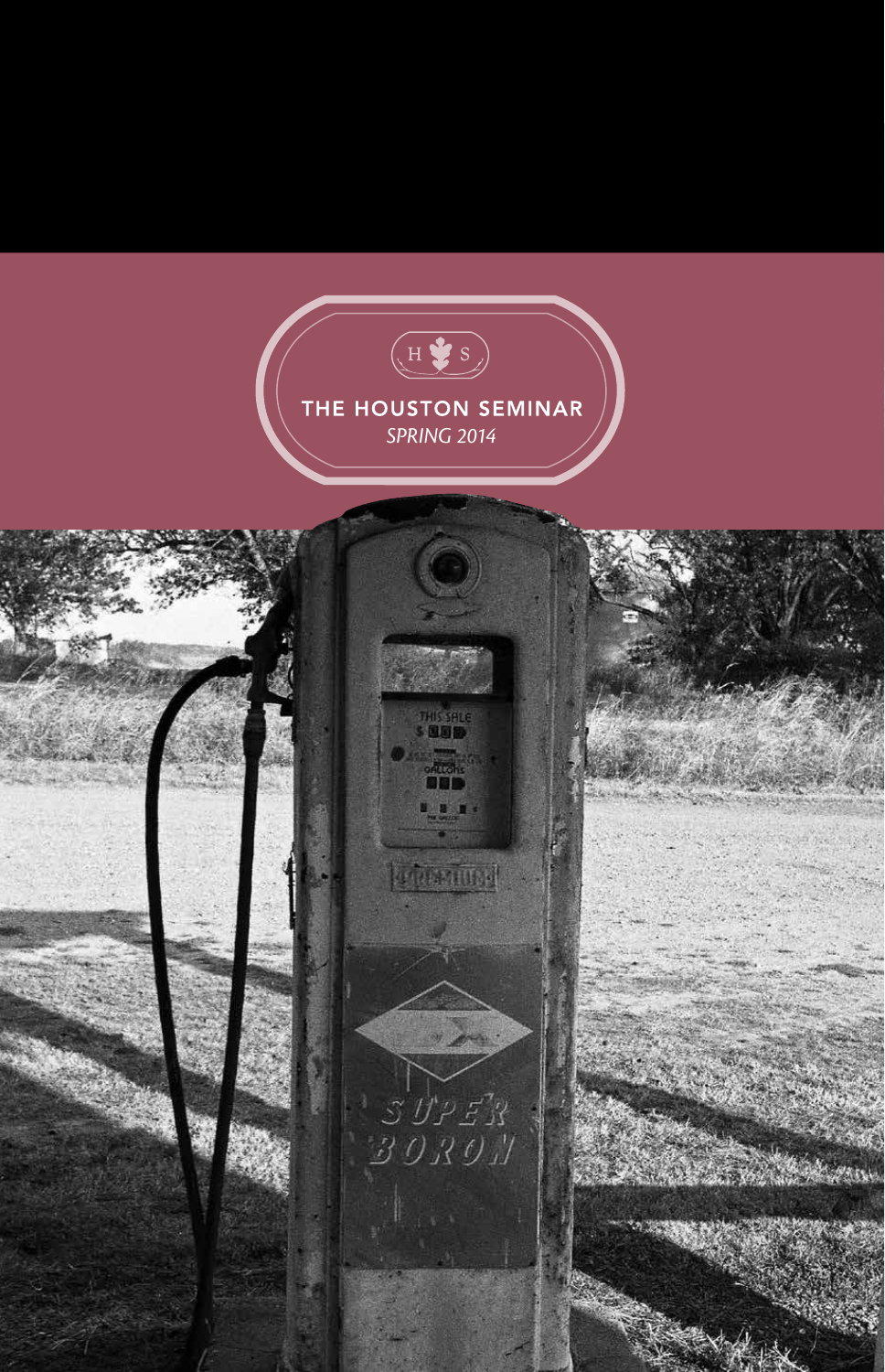# **the houston seminar**

The Houston Seminar was founded in 1977 for the purpose of stimulating learning and cultural awareness. Each spring and fall the nonprofit group offers lectures and study tours focused on varied topics that may include art, architecture, literature, music, theater, history, politics, philosophy, psychology, religion, the natural environment, and current trends and events.



### PHOTO: Michael L. Gray

### **BOARD OF DIRECTORS**  $\left( \begin{smallmatrix} 4 & \bullet & 5 \end{smallmatrix} \right)$

Gail Adler Nona Carmichael Jan Cato Kathleen Huggins Clarke Nancy Etheridge Mel Gallagher Sandy Godfrey

Carolyn Roch Henneman Lynn Herbert Molly Hubbard Josephine John Sis Johnson Letty Knapp

Marley Lott Kate McConnico Nancy Manderson Judy Nyquist Beverly ("Sam") Ramirez Hinda Simon Emily Todd

### **Advisory Board**  $($ , H  $\bigstar$  s  $)$

Nancy Crow Allen Anne S. Brown Bettie Cartwright Kate Hawk Nancy F. Haywood Pamela Howard Emilie S. Kilgore

Kristi Shipnes Martin Gaye V. McCullough Evelyn Thomas Nolen Ann Norwood Mary Flood Nugent Louisa Stude Sarofim

Jacqueline Andre Schmeal Dorothea Shaddock Barbara Sklar Josephine Powell Smith Ginger Teague Gay Tigner Lucie Wray Todd



The Houston Seminar is grateful for the support of United Airlines, which generously provides transportation for many of our distinguished speakers.

COVER: Maude Schuyler Clay, **Super Boron, Yellow Jacket wastedpaper.com Plantation,** Sunflower County, 1993





Brochure designed by Ideation One, Inc. **www.ideationone.com | 713.524.idea(8443)**

Houston Seminar website is designed and maintained by Jonah Vo of Wastedpaper Atelier.**www.**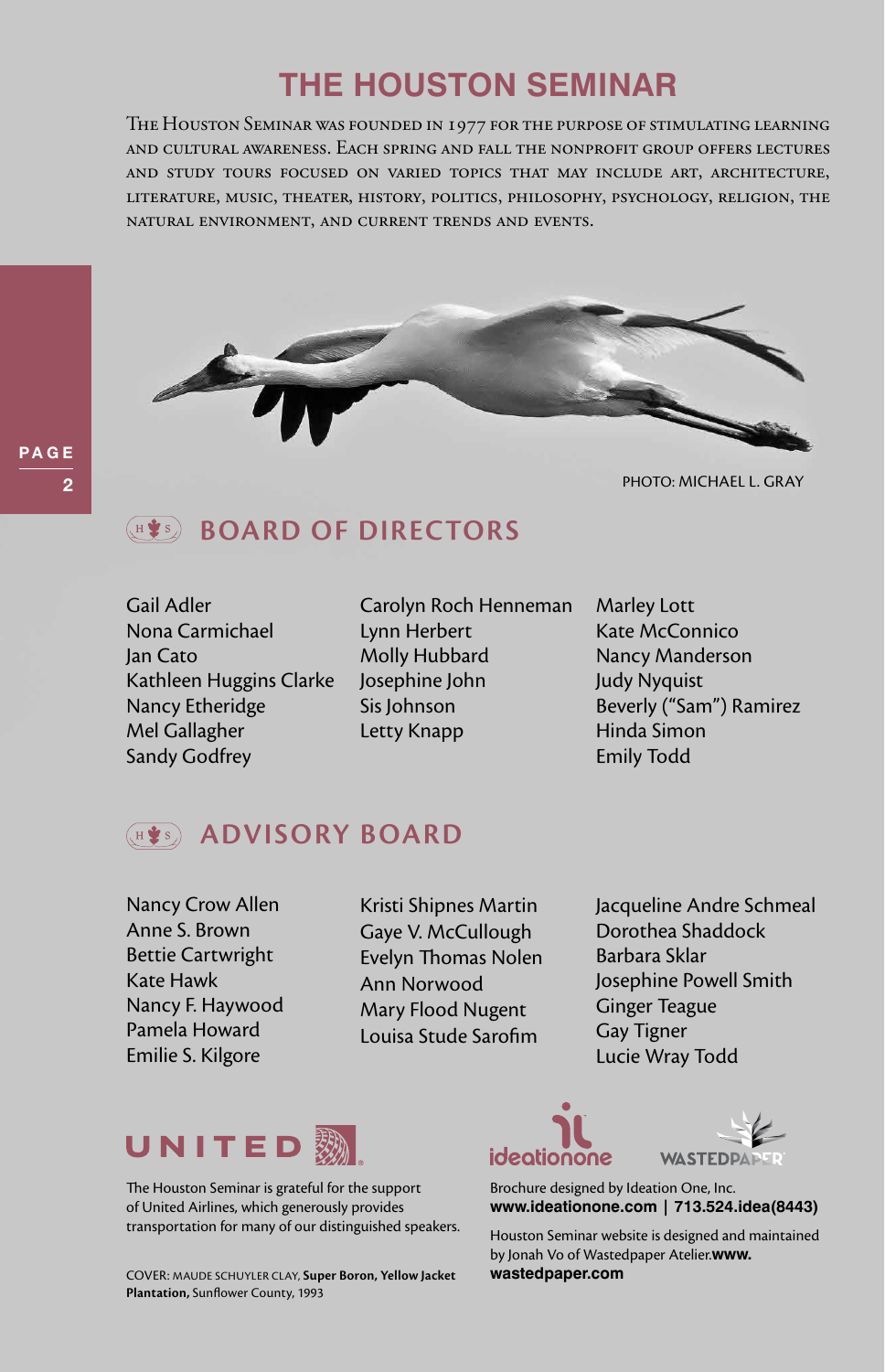# **COURSES**

**CALENDAR**

| <b>DAYTIME</b>                                                                                       | <b>PAGF</b> | <b>CAI FNDAR</b><br><b>LEGEND</b> |
|------------------------------------------------------------------------------------------------------|-------------|-----------------------------------|
| Matters of the Heart                                                                                 | 11          |                                   |
| Unique Gardens: The Garden as Venue for Self Expression                                              | 13          |                                   |
| <b>EVENING</b>                                                                                       |             |                                   |
| Center Stage in Houston: Early Music                                                                 | 6           |                                   |
| Elizabeth Strout: Two Talks and a Reading                                                            | 7           |                                   |
| Gesamtkunstwerk: Wagner and the Ring                                                                 | 9           |                                   |
| <b>STUDY TOURS</b>                                                                                   |             |                                   |
| Lay Down Your Burden by the River: Mississippi Delta Tour                                            | 4           |                                   |
| Whoop Whoop: An Overnight Valentine's Visit to Texas'<br>Whooping Cranes and Assorted Other Birdlife | 5           |                                   |

3 PAGE

### **JANUARY**

| M            | т                                              | W              | т            | F              | S  | S            | M              | т             | W                              | T              | F  | S               | S                       |
|--------------|------------------------------------------------|----------------|--------------|----------------|----|--------------|----------------|---------------|--------------------------------|----------------|----|-----------------|-------------------------|
|              |                                                | 1              | $\mathbf{2}$ | 3              | 4  | 5            |                |               |                                |                |    | 1               | $\overline{\mathbf{c}}$ |
| 6            | 7                                              | 8              | 9            | 10             | 11 | 12           | 3              | 4             | 0                              | $6\phantom{a}$ | 7  | 8               | 9                       |
| 13           | 14                                             | 15             | 16           | 17             | 18 | 19           | 10             | 11            | ®                              | 13             | 14 | 15 <sub>l</sub> | 16                      |
| 20           | 21                                             | 22             | 23           | 24             | 25 | 26           | 17             | 18            | 19                             | 20             | 21 | 22              | 23                      |
| 27           | 28                                             | 29             | 30           | 31             |    |              | ☎              | 25            | 26                             | 27             | 28 |                 |                         |
| <b>MARCH</b> |                                                |                |              |                |    |              | <b>APRIL</b>   |               |                                |                |    |                 |                         |
| M            | т                                              | W              | Т            | F              | S  | S            | M              | т             | W                              | т              | F  | S               | s                       |
|              |                                                |                |              |                | 1  | $\mathbf{2}$ |                | n             | $\overline{2}$                 | 3              | 4  | 5               | 6                       |
| 3            | 4                                              | 5              | 6            | $\overline{7}$ | 8  | 9            | $\overline{7}$ | ◬             | 9                              | 10             | 11 | 12              | 13                      |
| 10           | 11                                             | 12             | 13           | 14             | 15 | 16           | 13             | 14            | $\bigcirc$                     | 16             | 17 | 18              | 19                      |
| 17           | 48.                                            | 19             | 20           | 21             | 22 | 23           | 20             | 21            | $\circled{2}$                  | $\sqrt{23}$    | 24 | 25              | $\sqrt{26}$             |
| 24           | Æ                                              | 26             | 27           | 28             | 29 | 30           | 27             | 28            | 29                             | 30             |    |                 |                         |
| 31           |                                                |                |              |                |    |              |                | <b>LEGEND</b> |                                |                |    |                 |                         |
| MAY          |                                                |                |              |                |    |              | ◯              |               | <b>Matters of the Heart</b>    |                |    |                 |                         |
| M            | Т                                              | W              | T            | F              | S  | S            | Λ              |               | <b>Unique Gardens</b>          |                |    |                 |                         |
|              |                                                |                | 1            | $\overline{2}$ | 3  | 4            |                | <b>Music</b>  | Center Stage in Houston: Early |                |    |                 |                         |
| 5            | $\left( \begin{matrix} 6 \end{matrix} \right)$ | $\overline{7}$ | 8            | 9              | 10 | 11           |                |               | <b>Elizabeth Strout</b>        |                |    |                 |                         |
| 12           | $\mathbf{13}$                                  | 14             | 15           | 16             | 17 | 18           | ▲              |               | <b>Wagner and The Ring</b>     |                |    |                 |                         |
| 19           | 20                                             | 21             | 22           | 23             | 24 | 25           |                |               | Mississippi Delta tour         |                |    |                 |                         |
| 26           | 27                                             | 28             | 29           | 30             | 31 |              |                |               | <b>Whoop Whoop</b>             |                |    |                 |                         |
|              |                                                |                |              |                |    |              |                |               |                                |                |    |                 |                         |

### **FEBRUARY**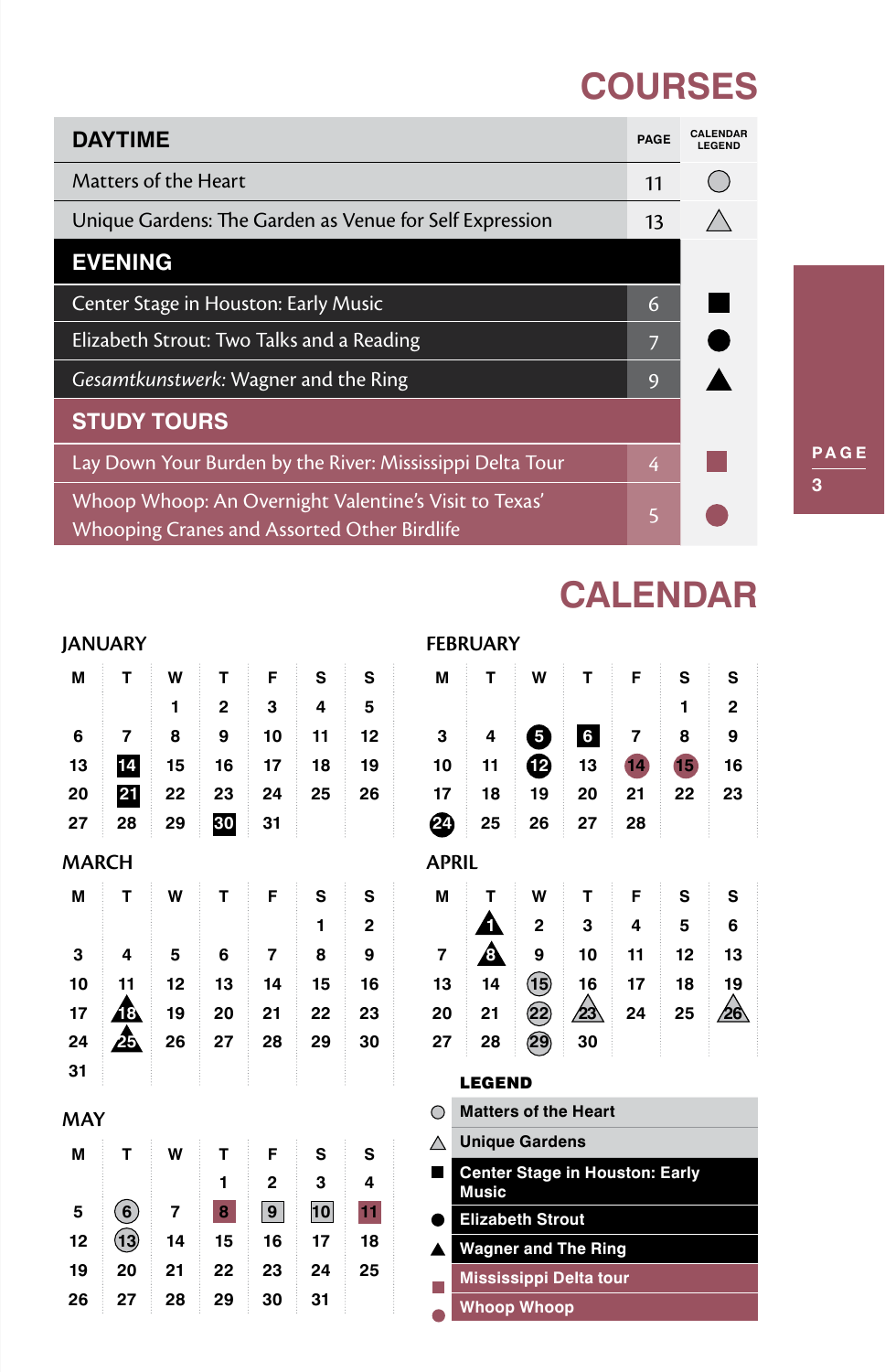PHOTO: Maude Schuyler Clay, **Leaning Tower of Hitt Spur Plantation,** Tallahatchie County, 1996

### **Study Tour Lay Down Your Burden by the River (Mississippi, That Is): Join the Houston Seminar for a trip to the Mississippi Delta. Thursday, May 8–Sunday, May 11**

*Courses for Spring 2014*

**Dr. Luther Brown,** director of the Delta Center for Culture and Learning at Delta State University, and **Stephen Fox,** lecturer in architectural history at Rice University, will lead us on an exploration of the extraordinary culture of "the most southern place on earth." The Mississippi Delta is unlike anywhere else in America. It holds the roots of a unique nineteenth- and twentieth-century society whose influence—through its agricultural economy, literature, music, and civil rights struggles—is felt throughout the world.

Our journey will begin and end in Jackson, Mississippi. The tour starts with a visit to the Jackson home and garden of Eudora Welty. We will travel through the stomping grounds of other Delta greats, like Walker Percy, Shelby Foote and Tennessee Williams, Richard Wright, and Craig Claiborne.

From Jackson, we travel by bus to the heart of the Delta and our hotel in Greenwood, the famous Alluvian, owned by Viking Range Corporation and one of *Condé Nast Traveler's* "Best Hotels in the World." At the Alluvian we will see a fine collection of Mississippi art and later visit with Maude Schuyler Clay, a former photographer in residence at Ole Miss, in her hometown of Sumner. We will explore the Delta Blues Trail to the music of Muddy Waters and Robert Johnson; we'll experience the blues firsthand at Po Monkey Lounge in Merigold, and savor authentic Delta dining at Lusco's in Greenwood and Doe's Eat Place in Greenville.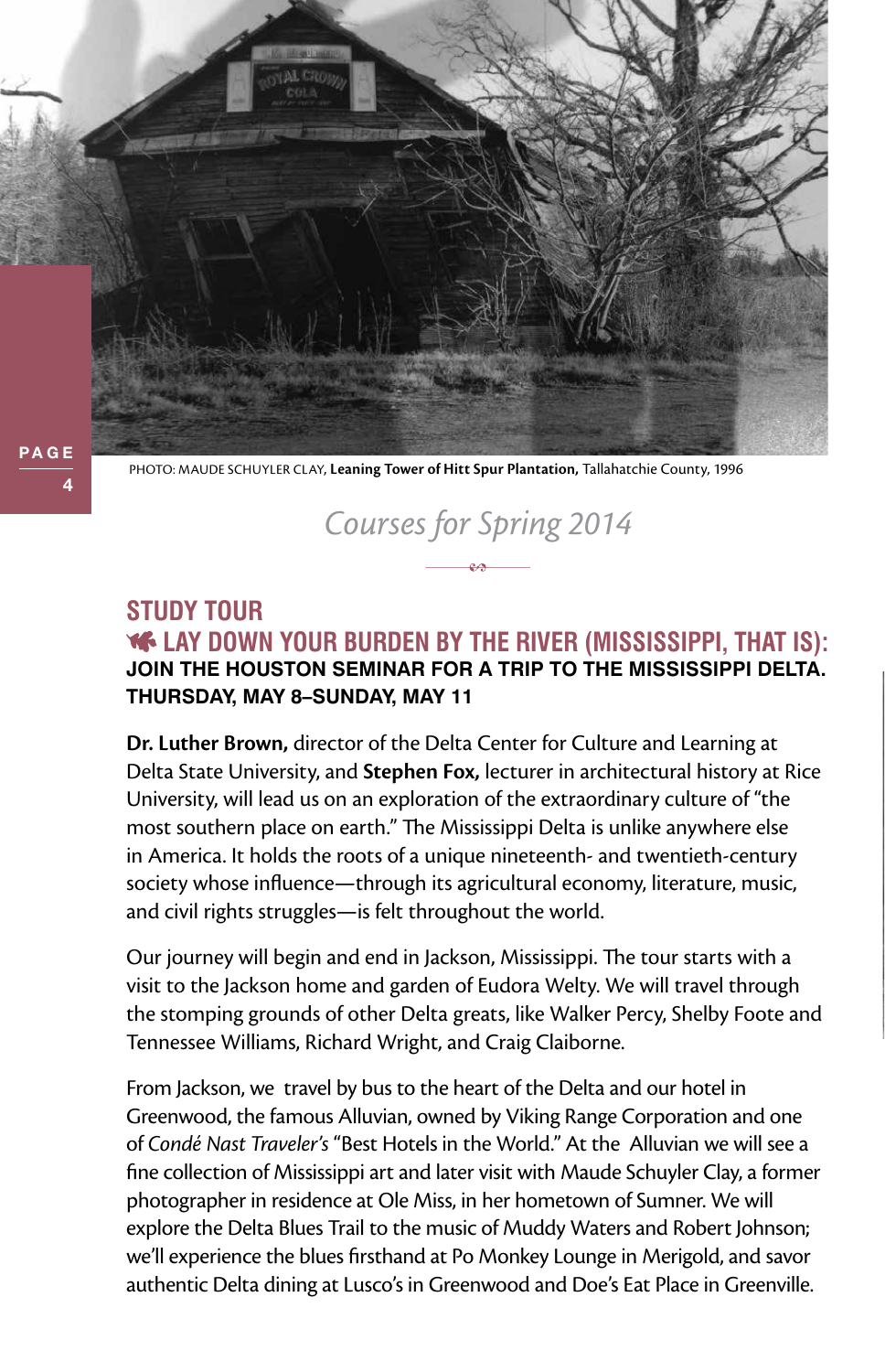Although the historic plantation economy of the Delta is inextricably linked to slavery, important civil rights milestones took place here. We will visit the site in Money where Emmett Till allegedly flirted with white store owner Carolyn Bryant and the courthouse in Sumner, site of the the trial following his brutal murder. Charles McLaurin will speak to us at the Ruleville grave site of civil rights activist Fannie Lou Hamer. We will also see Mound Bayou, an independent black community founded in 1887 on the utopian principles of Robert Owen.

e۵

### **Study Tour Whoop Whoop: An Overnight Valentine's Visit to Texas' Whooping Cranes and Assorted Other Birdlife Friday, February 14–Saturday, February 15. Rain or Shine!**

Celebrate Valentine's Day with a visit to one of nature's wonders. Texas' Aransas National Wildlife Refuge is the winter home for one of North America's most magnificent endangered species, the whooping crane. These enormous cranes migrate every fall from Canada's Alberta and Northwest Territories provinces, 2400 miles, to the shallow waters of the coastal salt marsh.



PHOTO: Michael L. Gray

We will depart Houston on Friday morning for a motor-coach ride to Rockport where we have engaged Captain Tommy Moore and his boat The Skimmer to take us to the winter grounds of the whooping cranes. Dr. Felipe Chavez-Ramirez, the director for Conservation Programs of the Gulf Coast Bird Observatory, who holds a PhD from Texas A&M University, will be our expert guide.

Friday evening we will enjoy sunset cocktails at a waterfront house on Mustang Island and then dine in Port Aransas. On Saturday, early risers can walk to the beach

before breakfast. While the whooping cranes are the centerpiece of our visit to the coast, we will see shore birds, egrets, herons, and gulls as we spend the morning exploring the Great Texas Coastal Birding Trail. We will wrap up our journey with a special lunch and a bus ride back to Houston.

ee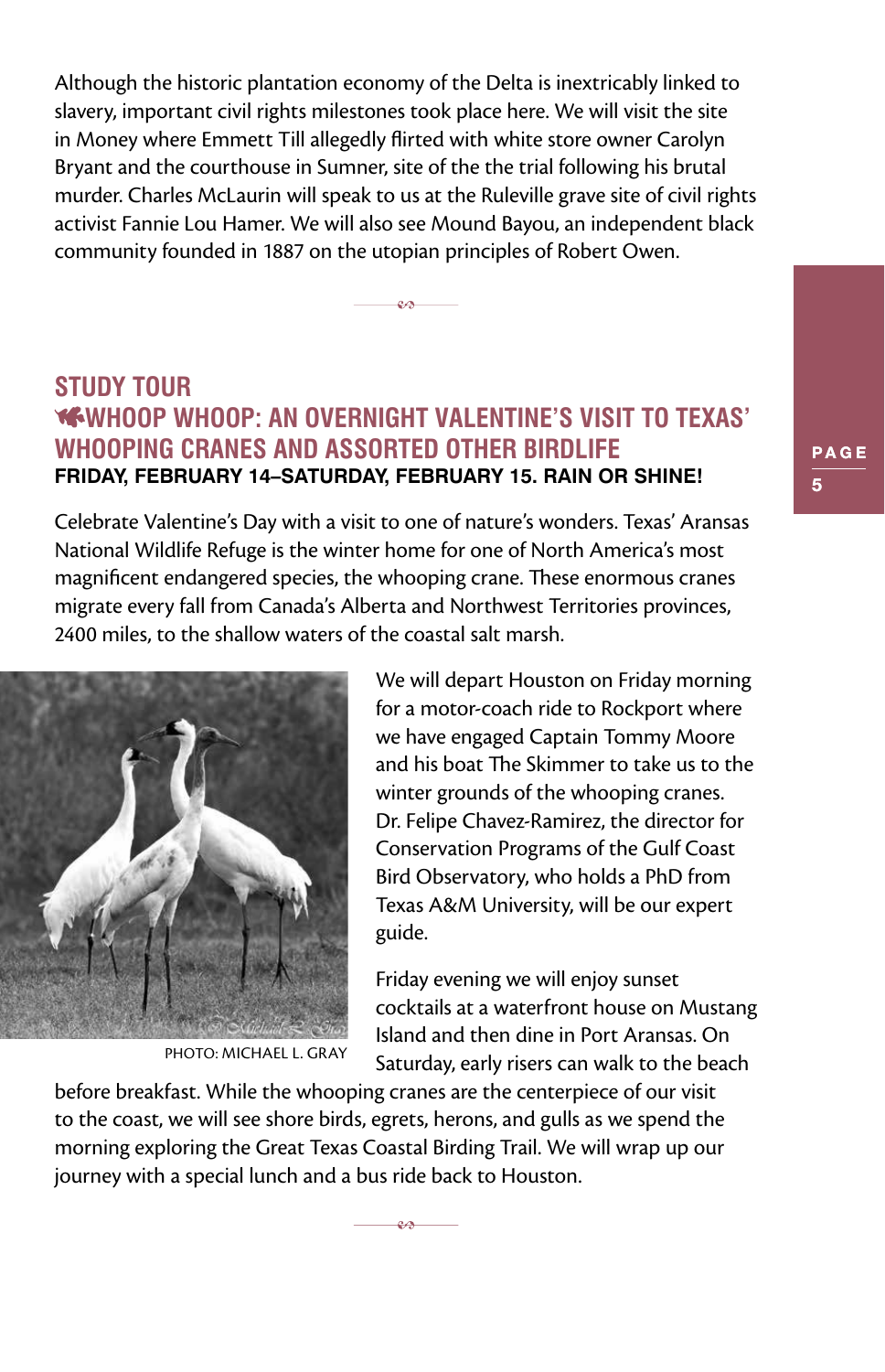### **CENTER STAGE IN HOUSTON: EARLY MUSIC Two Tuesdays, January 14 and 21;**

### **and two Thursdays, January 30 and February 6 7:00-8:30 p.m.**  Christ the King Lutheran Church (Parish Hall),

2353 Rice Boulevard at Greenbriar Drive Suggested parking: Rice Stadium lot, Entrance 13A from Greenbriar or Entrance 16 from Rice Boulevard; \$1 charge; credit card required

*Christoph Wolff's lecture is underwritten by the Houston-Leipzig Sister City Association.*

A Pulitzer Prize–nominated Bach biographer and a Grammy-nominated artistic director will be among the speakers in this Houston Seminar series celebrating the second Houston Early Music Festival. A collaboration of the four leading Houston early-music organizations, the festival will take place February 8–16, 2014.

Our speakers will preview the music to be performed at the festival, which spans four centuries of Western music from the late Middle Ages to the Baroque. They will explain the phenomenon known as HIP—historically informed performance—with its use of period instruments and styles.

### **January 14—Critics' Circle**

Public radio's **St. John Flynn** will lead a panel discussion by current and former Houston music critics **Steven Brown, Charles Ward,** and **Carl Cunningham.** They will discuss why early music seems so compelling globally and locally, and will describe the organizations that are leading the movement in Houston.

**Steven Brown** is the music critic for the *Houston Chronicle.* **Charles Ward,**  his predecessor at the *Chronicle*, is now a free-lance writer on music. **Carl Cunningham,** longtime music and dance critic for the *Houston Post,* writes program notes for classical music ensembles and is author of the new centennial history of Houston Grand Opera. **St. John Flynn** is the program director of Classical KUHA 91.7.

### **January 21—Early Masters**

**Gregory Barnett** is co-director of the Collegium Musicum and chair of musicology in the Shepherd School of Music at Rice University. He will explore both the connecting threads and the distinguishing traits found in works by Guillaume de Machaut and Josquin Desprez, the respective masters of medieval and Renaissance vocal polyphony. He earned graduate degrees at Oberlin and Princeton.

**January 30—Baroque Musical Theater Matthew Dirst** will explore Baroque opera and oratorio and introduce Alessandro Scarlatti's opera *La Sposa dei Cantici,* which will receive its modern world premiere in

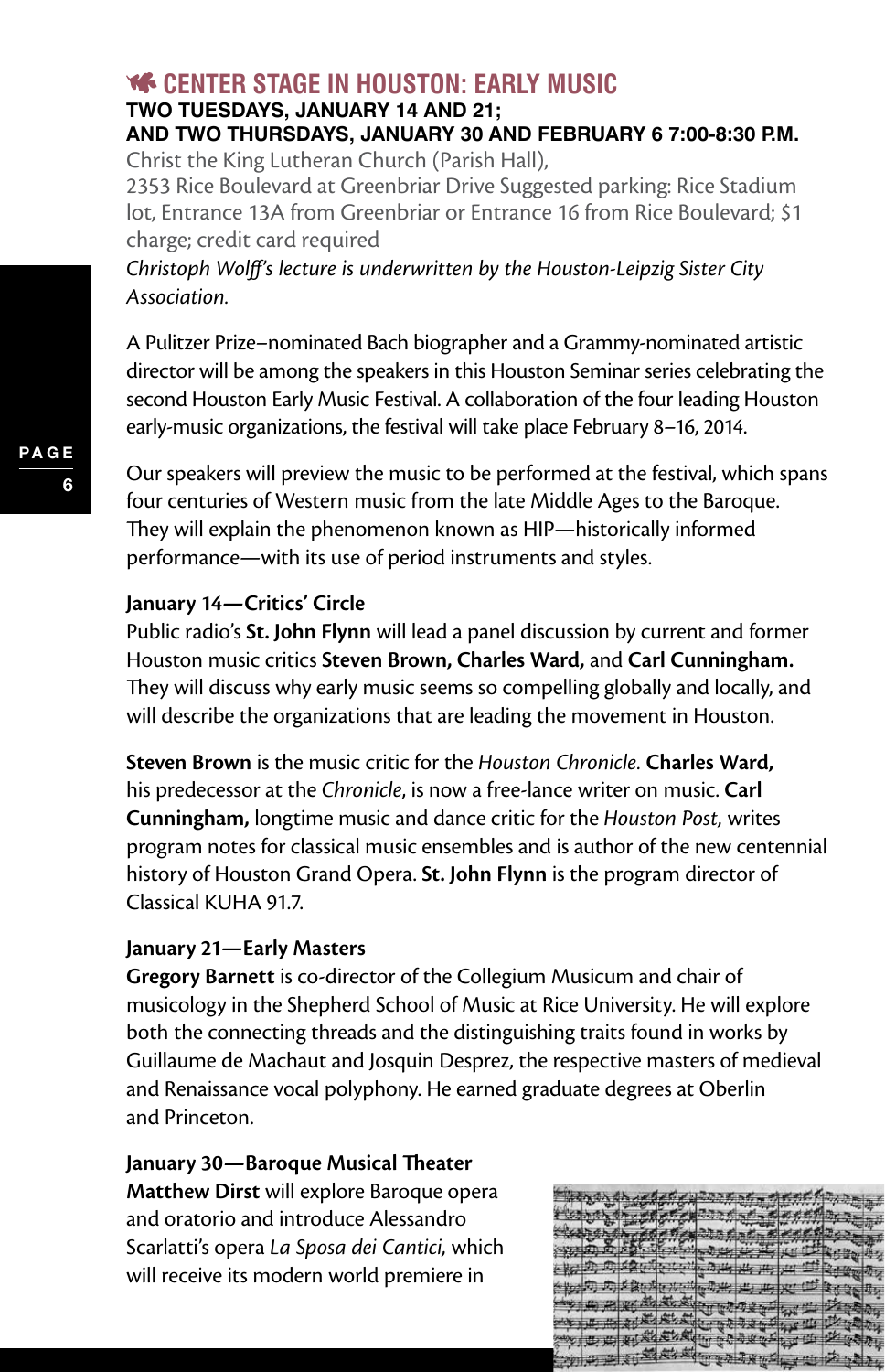

Houston. He will conclude the evening by playing music by Domenico Scarlatti, son of Alessandro, on the harpsichord. Professor Dirst is the founder and artistic director of Ars Lyrica Houston, a Grammy-nominated ensemble specializing in Baroque chamber and dramatic works. He is associate professor of musicology at the University of Houston's Moores School, and he was the first American to win major international prizes in both organ and harpsichord.

### **February 6 —Defining Bach the Composer**

What do Bach's *Brandenburg Concertos* and B-Minor Mass have in common? On the surface, they could not be more different—one a group of instrumental compositions for courtly entertainment and the other a monumental vocal work of sacred character. Yet, despite their conceptual and functional differences, they reveal the artistic and aesthetic principles on which Bach's ambitions and goals as composer were based. Considered the leading Bach scholar of today,

eÃ

**Christoph Wolff** is a professor emeritus at Harvard University, where he served as chair of the music department and as dean of the Graduate School of Arts and Sciences. He is director of the Bach Archive in Leipzig, the world's preeminent center of Bach scholarship.

Special discount for Ars Lyrica Houston, Houston Early Music, and Mercury season ticket holders and Houston Early Music Festival ticket holders. Attend single lectures for \$15 per session (limited availability); students \$10 per session. The regular admission price is \$25 per session or \$95 for the series.



**Elizabeth Strout**  PHOTO: Leonardo Cendamogold

### **Pulitzer Prize–Winner Elizabeth Strout: Two Talks and a Reading**

**Two Wednesdays, February 5 and 12, 6:30–8:00 p.m.** 

Jung Center, 5200 Montrose Boulevard **Monday, February 24, 7:30 p.m.** 

Inprint Margarett Root Brown Reading Series at Cullen Theater, Wortham Center, 501 Texas Avenue

**Elizabeth Strout** is best known for her *New York Times*–bestselling book *Olive Kitteridge,* which earned her the 2009 Pulitzer Prize. Her latest novel *The Burgess Boys,* also a *New York Times* bestseller, has received rave reviews. She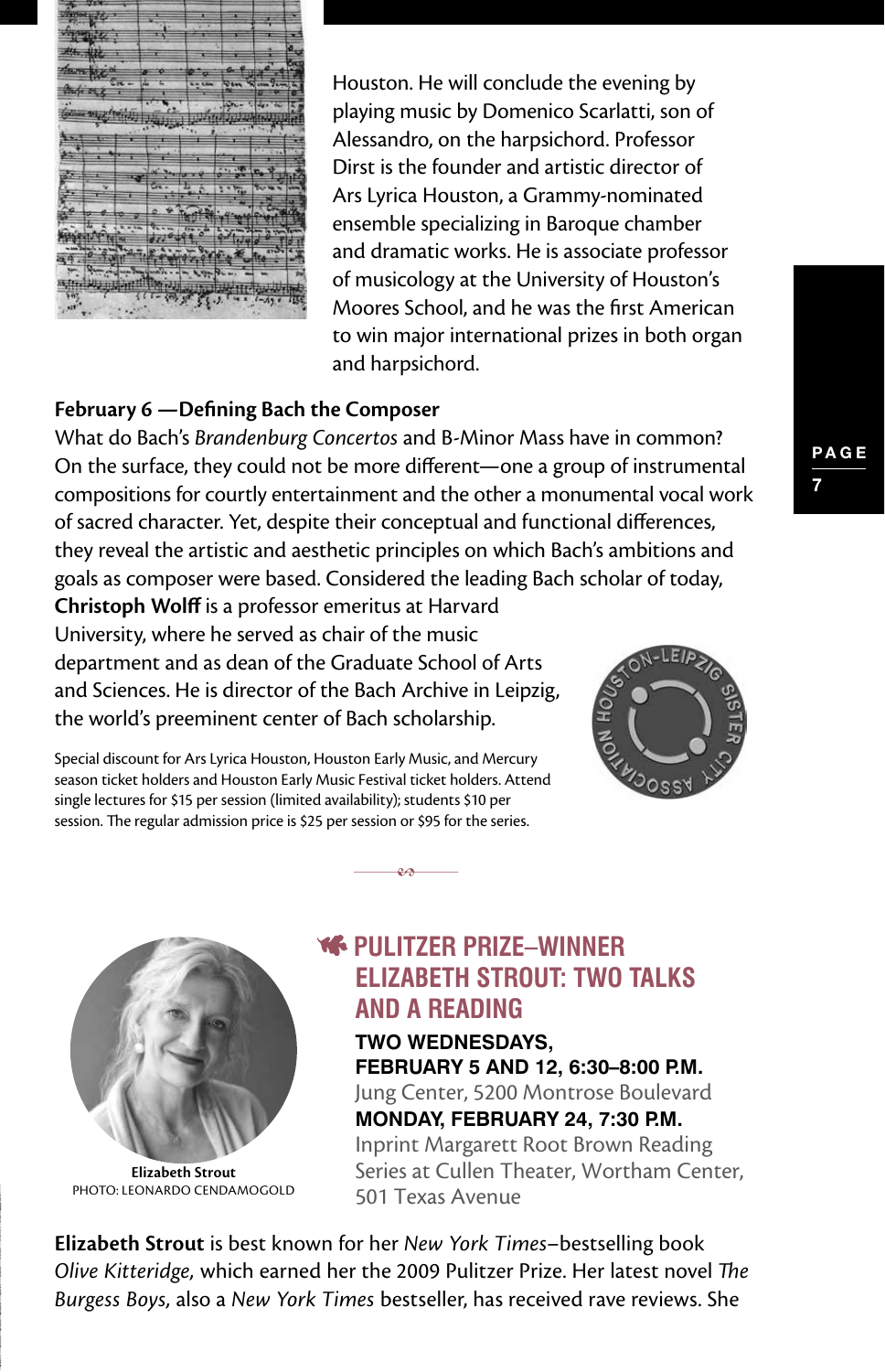will read from *The Burgess Boys* on February 24, 2014, as part of Inprint Margarett Root Brown Reading Series, which regularly attracts crowds of up a thousand, to the amazement of New Yor publishers.

Join **Katherine Center** on February 5 and **Maggie Galehouse** on February 12 for two evenings prior to Elizabeth Strout's appearance to discuss the author's critically acclaimed body of work, including Amy and Isabelle, Abide with *Me, Olive Kitteridge,* and *The Burgess Boys.* Fullcourse participants will also receive reserved seating–area tickets for Strout's February 24 reading at the Wortham Center.



Houstonian **Katherine Center** will share her passion for Strout's work prior to their onstage interview at the reading. Ms. Center is the author of four bittersweet novels about love and family, and she has just signed a contract with St. Martin's Press for three more. She is a graduate of St. John's School, Vassar College, and the University of Houston's Creative Writing Program.

**Maggie Galehouse** regularly interviews authors and writes about all things literary as the books editor for the *Houston Chronicle.* She grew up in New England and earned a Ph.D. in English at Temple University in Philadelphia, and decided to become a news reporter. She has reviewed books for the *Houston Chronicle,* the *New York Times,* the *Philadelphia Inquirer,* and the *Washington Post.*

**February 24—**This evening we will attend the Inprint Margarett Root Brown Reading Series to hear **Elizabeth Strout** read from her latest book, The Burgess Boys. Born in Portland, Maine, Strout holds an English degree from Bates College and a law degree from Syracuse University. In 1998, *Amy and Isabelle* was published to much critical acclaim, followed by *Abide with Me and Olive Kitteridge. The Burgess Boys* was published in 2013.

eA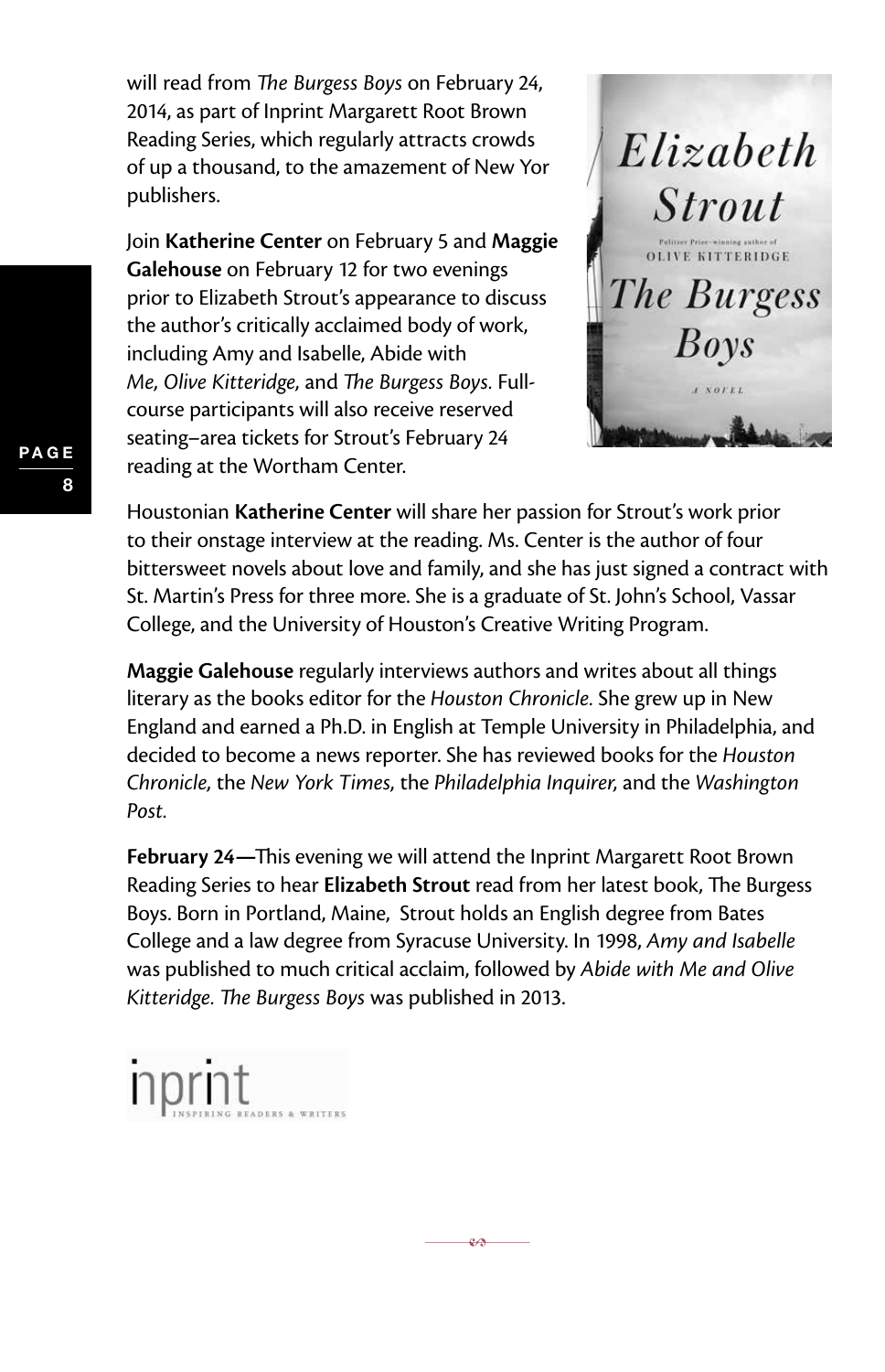### *Gesamtkunstwerk:* **Wagner and the Ring Four Tuesdays, March 18, 25, and April 1, 7:00–8:30 p.m.; April 8 time to be announced.**

Private residences for the first three sessions; addresses will be provided to subscribers. Brown Theater, Wortham Center, 501 Texas Avenue, for the fourth session. Limited enrollment.

In April 2014, Houston Grand Opera will launch its first Ring Cycle, a work by Richard Wagner comprising four operas lasting sixteen hours. The full cycle will be presented over four years, and this Houston Seminar series will follow suit. HGO dramaturg **Mena Mark Hanna** will lead in-depth discussions on the origin of Wagner's colossal work, his influence on later artists, and the opera that starts the massive cosmology of the Ring, *Das Rheingold.*

### **March 18—Wagner: The Ideas**

Wagner's stage works fuse literature, philosophy, and music. Learn how Wagner transformed stage drama through the Ring Cycle, his festival at Bayreuth, and his concept of *gesamtkunstwerk***—**German for "total art work."

### **March 25—Wagner: The Music**

Wagner's operas were composed using carefully chosen leitmotifs, a short recurring musical fragment associated with a person, place, or idea. The Ring Cycle uses dozens of leitmotifs, some of which recur throughout the entire cycle. Learn how to recognize these leitmotifs and how Wagner revolutionized compositional technique.

### **April 1—Wagner:** *Das Rheingold*

The prelude of Richard Wagner's monumental Ring Cycle, *Das Rheingold* sets the stage for a series of operas that took twenty-six years to compose and has influenced countless artists, musicians, and thinkers since its premiere in 1876. Learn all about Wagner's universe: the gods, heroes, giants, and dwarves who fight over precious gold at the bottom of the Rhine River, protected by the beautiful Rhinemaidens.

### **April 8—Dress Rehearsal**

Houston Grand Opera has generously invited us to the dress rehearsal. This invitation applies only to those who have signed up for the entire Seminar series.

*Mena Mark Hanna* is dramaturg at Houston Grand Opera and lecturer at the Shepherd School of Music, Rice University. At HGO, he oversees the translation and implementation of opera surtitles, is responsible for main stage production research, assists in new opera commissions, is content producer for national radio broadcasts, and lectures and writes extensively on behalf of the company. Dr. Hanna holds a DPhil from Oxford University.

eø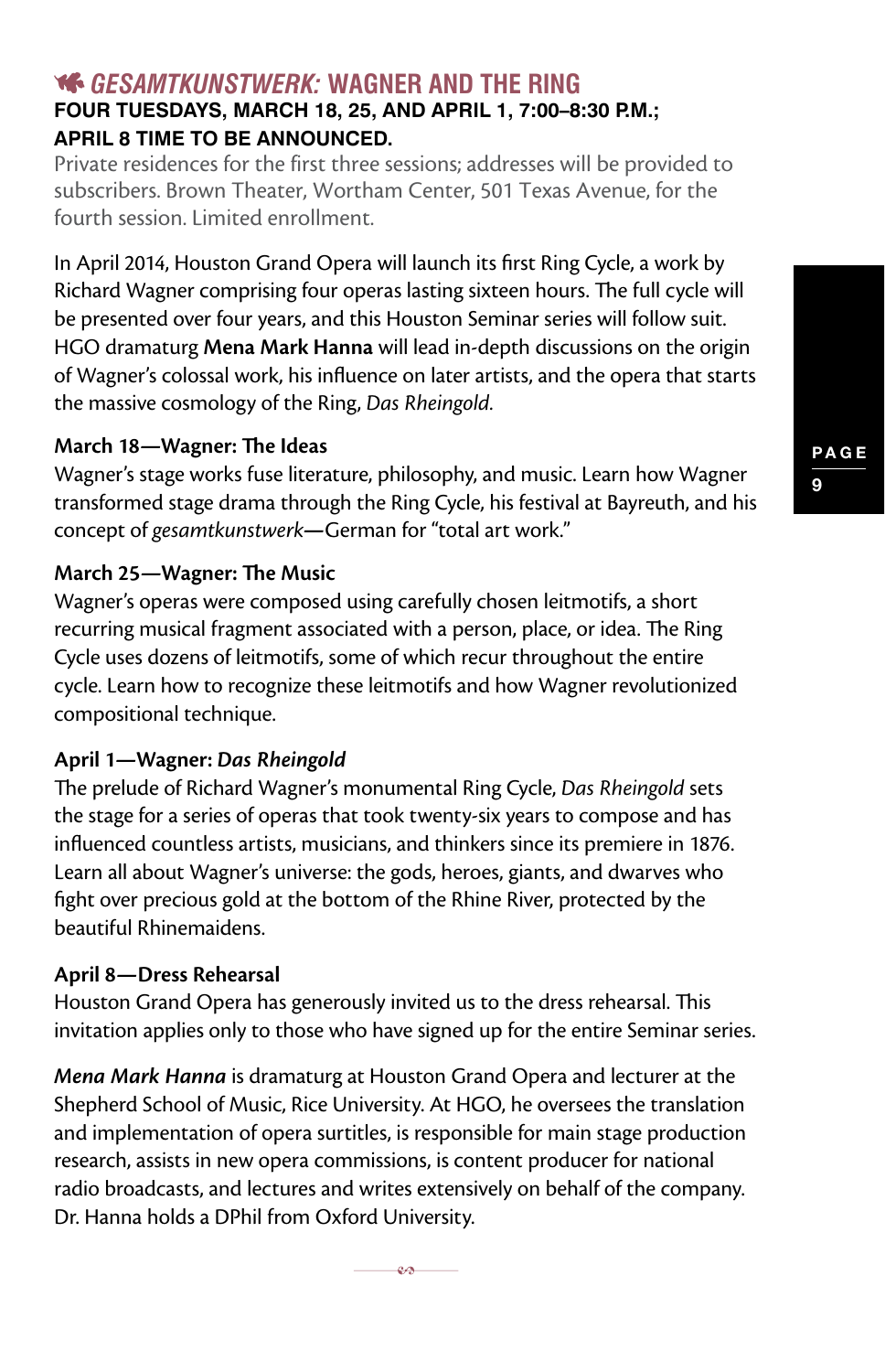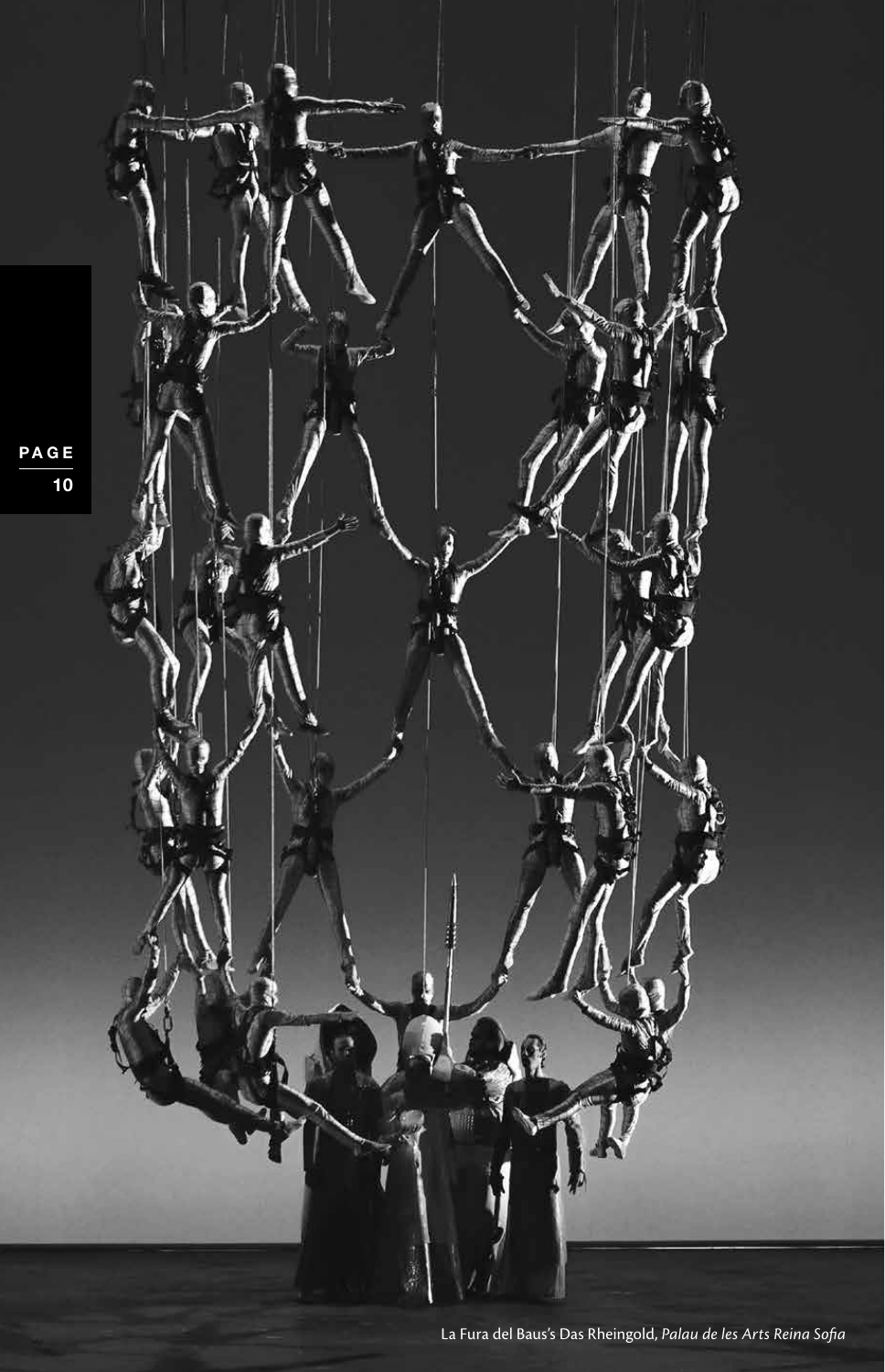### **WE MATTERS OF THE HEART Five Tuesdays April 15, 22, 29, and May 6 and 13, 12:00 Noon–1:30 p.m.**

The Health Museum, 1515 Hermann Drive, metered street parking and paid parking lot adjacent to museum.

The heart, weighing under a pound, beats 2.2 billion times in an average 70-year lifetime and pumps the equivalent of 2,500 to 5,000 gallons of blood daily. Blood travels through 60,000 miles of tiny, pipe-like vessels to supply every vital organ in the human body.

Houston has long led the world as a center for the study of cardiovascular disease – the leading cause of death in both men and women—for innovations in treatment, and, increasingly,



as a site for preventive medicine. This series of talks will explore the heart itself, the emotional repercussions of heart disease, the future of heart repair and replacement, and will include a tour of research labs at the Texas Heart Institute.

**April 15—Dr. Stephanie Coulter,** a cardiologist, is dedicated to preventing heart disease through research, education, and outreach. Focused on discovering the symptoms of cardiovascular disease in women, she is developing the most effective, least invasive diagnostic tools, treatments, and prevention strategies as director of the Center for Women's Heart & Vascular Health. Dr. Coulter will give a virtual tour of the heart using state-of-the-art animation tools and explain what the heart is, what it does, and what can be done to keep it healthy.

Dr. Coulter earned her MD at the University of Texas Medical School, Houston. She completed internships in medicine and internal medicine at Beth Israel Hospital in Boston and completed fellowships in general cardiology and echocardiography at the Massachusetts General Hospital and in clinical epidemiology and clinical trials at Brigham and Women's Hospital.

**April 22—Lisa Bundick Hulick** and **Rebecca Trahan** both experienced lifethreatening episodes of heart trouble in 2011. Both were healthy, young women at the time of their health crises. Ms. Hulick and Ms. Trahan will discuss how they live with heart disease. As the faces of Women Heart Houston, the self-described "co-hearts" have launched initiatives designed to assist other patients and also to increase awareness of heart disease in women

Ms. Hulick, a wife and mother, had just turned 50 when she experienced sudden cardiac death in 2011. After she was stable, she received a stent and heart catheterization. Today, Ms. Hulick continues to maintain a healthy lifestyle.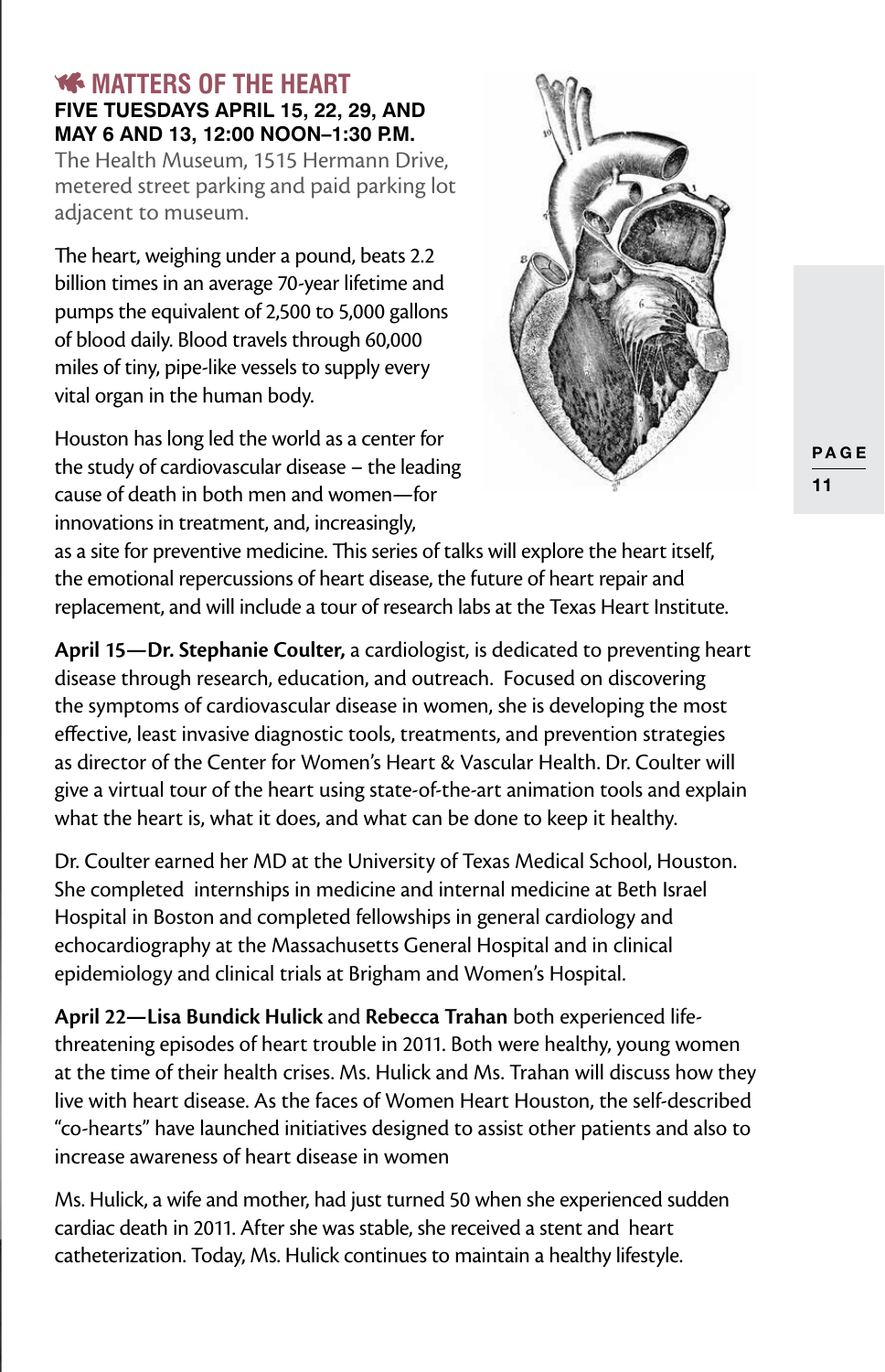Ms. Trahan, a long distance runner, dismissed her heart symptoms until a visit to her doctor revealed she had suffered a spontaneous dissection of her left main coronary artery. She received an emergency triple bypass today she is back to work and back to running..

**April 29—Dr. M. Cristina Ivan** is a psychiatrist with a special interest in treating patients suffering from the psychological distress caused by medical conditions. Depression, anxiety, and grief are all recognized symptoms that arise in the aftermath of heart disease. Dr. Ivan will explain the emotional shifts that follow these events and treatments that assist in recovery.

Dr. Ivan trained in nephrology in Romania and France, and in internal medicine in the United States. She received her psychiatric training at Baylor College of Medicine. She remains at Baylor teaching and providing inpatient treatment and consultations at Methodist hospital.

**May 6—**In his quest to repair damaged hearts, surgeon and scientist **Dr. Billy Cohn** has turned to invention and innovation. He is best known for his role in the development of a continuous-flow artificial heart pump. The continuous-flow heart pump mechanically moves blood through the body but does not generate a pulse. Holder of numerous patents and in great demand as a speaker, Billy Cohn is changing the landscape of heart repair.

Dr. Cohn is a cardiovascular surgeon and the director of minimally invasive surgical technology at the Texas Heart Institute. He is the co-director of the Cullen Cardiovascular Research Laboratory, an associate professor of surgery at Baylor College of Medicine, and adjunct professor of bioengineering at the University of Houston. Dr. Cohn received his BA from Oberlin College and his MD from Baylor College of Medicine.

**May 13 - Dr. Doris Taylor,** a pioneer in the emerging field of regenerative medicine, bases her research on the concept that the body will accept an organ generated from its own stem cells. Her ground-breaking research strips hearts and other organs of their cells, leaving a scaffold that serves as the foundation for a bioartificial organ reseeded with healthy stem cells. In September 2013, Texas Gov. Rick Perry announced the creation of a Center for Cell and Organ Biotechnology, a collaboration between Texas A&M University and the Texas Heart Institute, led by Dr. Taylor.

Dr. Taylor is the director of regenerative medicine research at the Texas Heart Institute. Dr. Taylor holds a BS in biology from Mississippi University for Women and a doctorate in pharmacology from the University of Texas Southwestern Medical School in Dallas.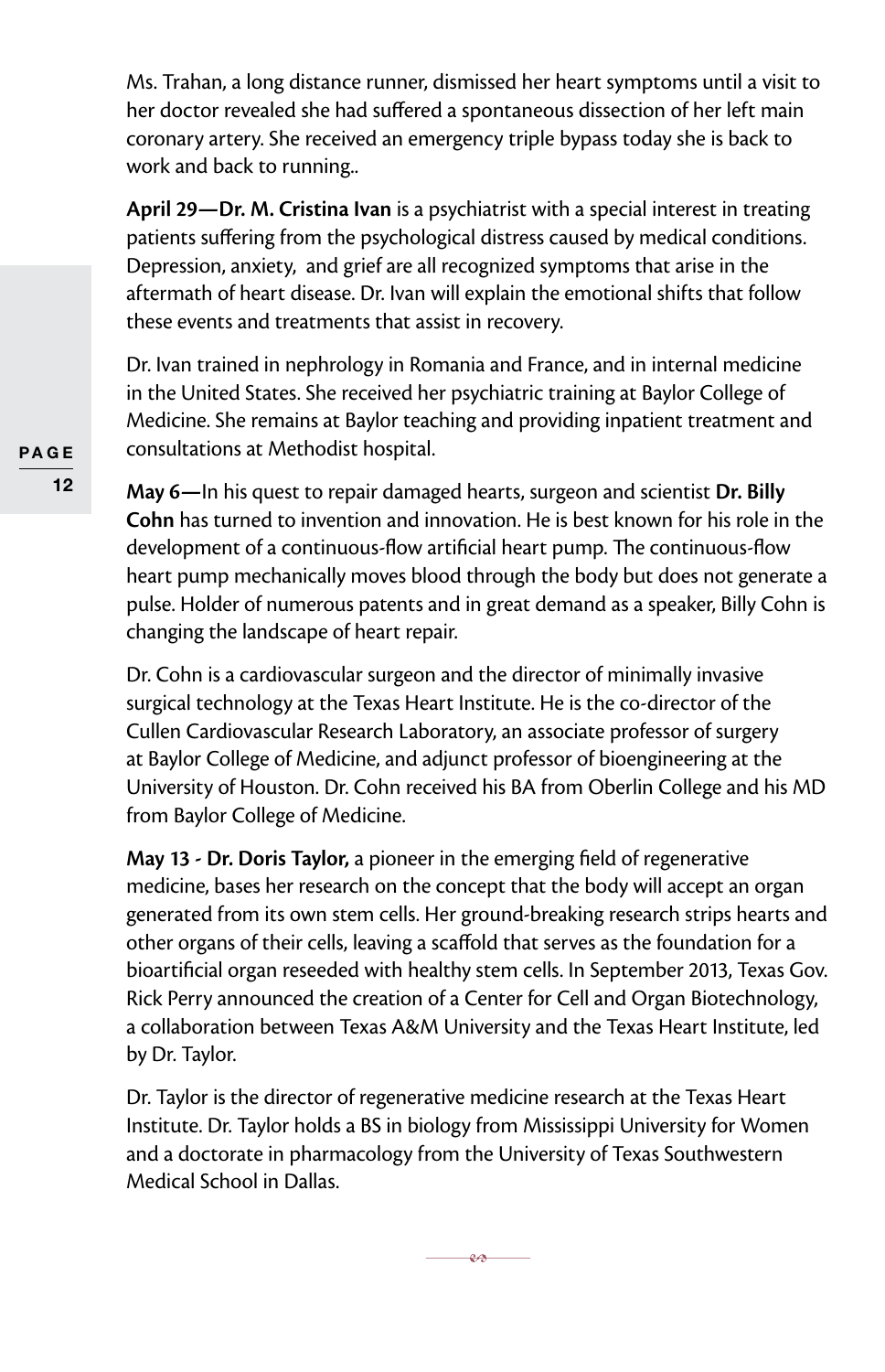

### **WE UNIQUE GARDENS: THE GARDEN AS Playground for Self-Expression Wednesday, April 23, 12:00 Noon–2:00 p.m.**

Forum of Civics Building 2503 Westheimer Road at Kirby Drive (southeast corner; parking available) **Saturday, April 26, 2:00–6:00 p.m. Rain date: Sunday, April 27, 2:00–6:00 p.m.**  Tour of private gardens in Houston's Heights neighborhood. Maps and directions will be provided at the Wednesday lecture or emailed to tour participants.

Personal gardens seduce us with the view into the gardener's heart and mind. The plants, their placement, their symmetry and asymmetry, their order and color reveal the sensibility of the gardener. Landscape architect Sarah Newbery will give an illustrated lecture about such gardens and offer suggestions on how we can make our own gardens more personal and rewarding. She will then lead a tour of several private gardens in Houston's Heights neighborhood that are distinct reflections of their owners' gardening passions. Tour-goers will be provided with maps and will drive or carpool to the gardens. The tour will conclude with a garden reception.

**Sarah Newbery** is an architect and landscape architect. In 2013, she was named project director for Memorial Park Master Planning. Previously, she worked at Curtis & Windham Architects. She received master's degrees in both architecture and landscape architecture at the Graduate School of Design at Harvard.

ē۵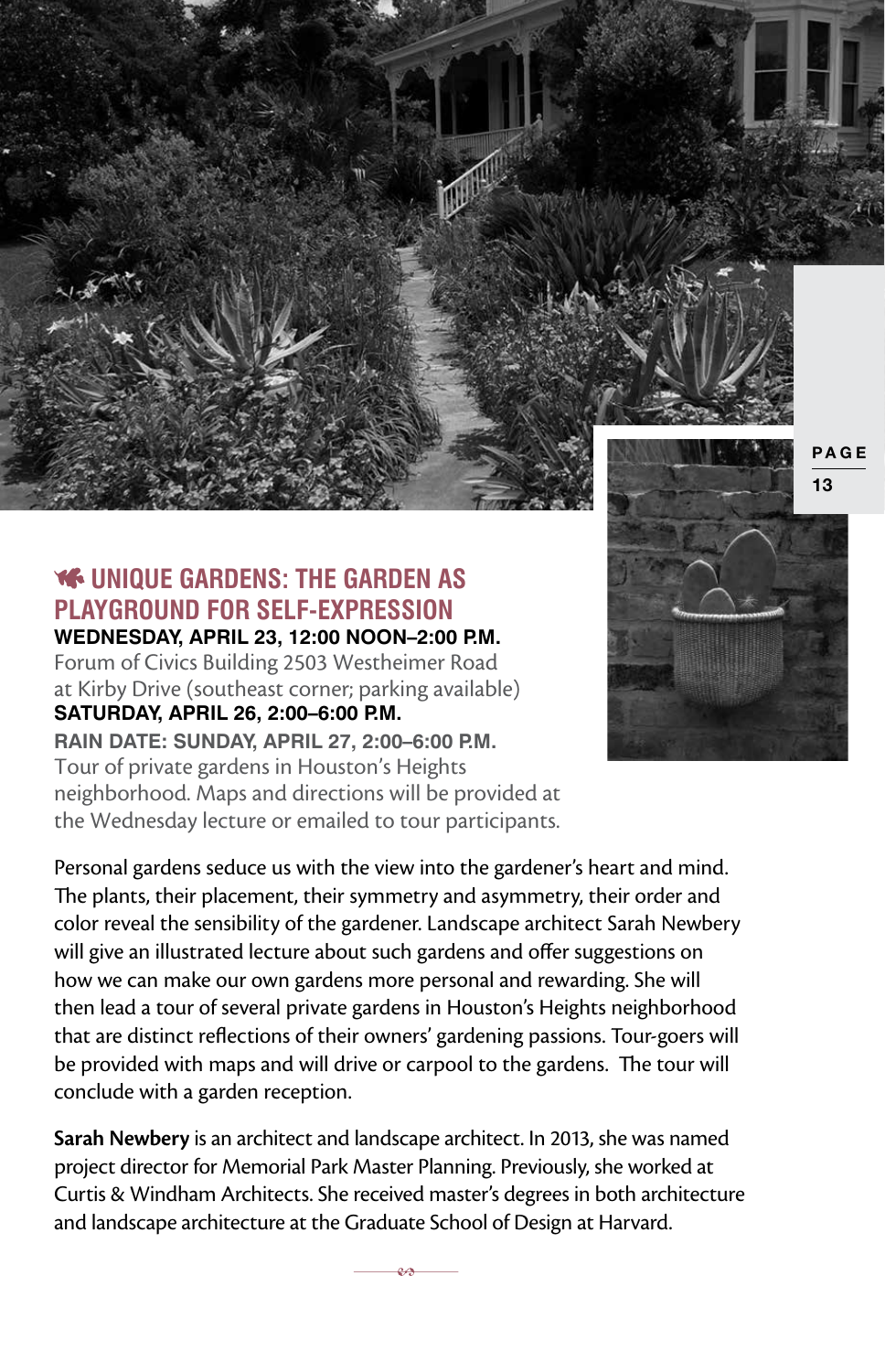

La Fura del Baus's Das Rheingold, *Palau de les Arts Reina Sofia*

**Enrollment:** *All classes are available on a first-come, first-served basis. Confirmation of enrollment will be sent. It is possible to attend a single session of multi-session courses for a pro-rated fee. You may enroll by mail, fax, or online; those enrolling by fax may wish to copy the enrollment form on regular paper before sending it through a fax machine.* 

**Discounts:** *Any individual or couple signing up for more than three courses on the same registration form may discount the total fee by 10 percent. However, calculations of total costs eligible for the discount cannot include out-of-town trips or excursions. Teachers and students may attend classes*  for a discounted fee of \$10 per session by registering at the door and presenting an I.D. from an *accredited institution.*

**Refunds:** *You will receive a partial refund if you cancel at least two weeks before a course begins; a cancellation fee will be charged. If your enrollment has caused others to be turned away from a limited-enrollment class, no refund will be issued unless your place can be filled. Refund policies for courses involving travel may differ.*

**Gift certificates:** *These are available for a single session, a specific course, or a dollar amount, which the recipient may apply toward any course(s). Notification will be mailed to the donor and the designated recipient. Please call for more information, or send request and payment with this form.*

*For further information telephone or fax 713-666-9000, or consult* **www.houstonseminar.org**

**The Houston Seminar** *P.O. Box 22764, Houston, TX 77227-2764*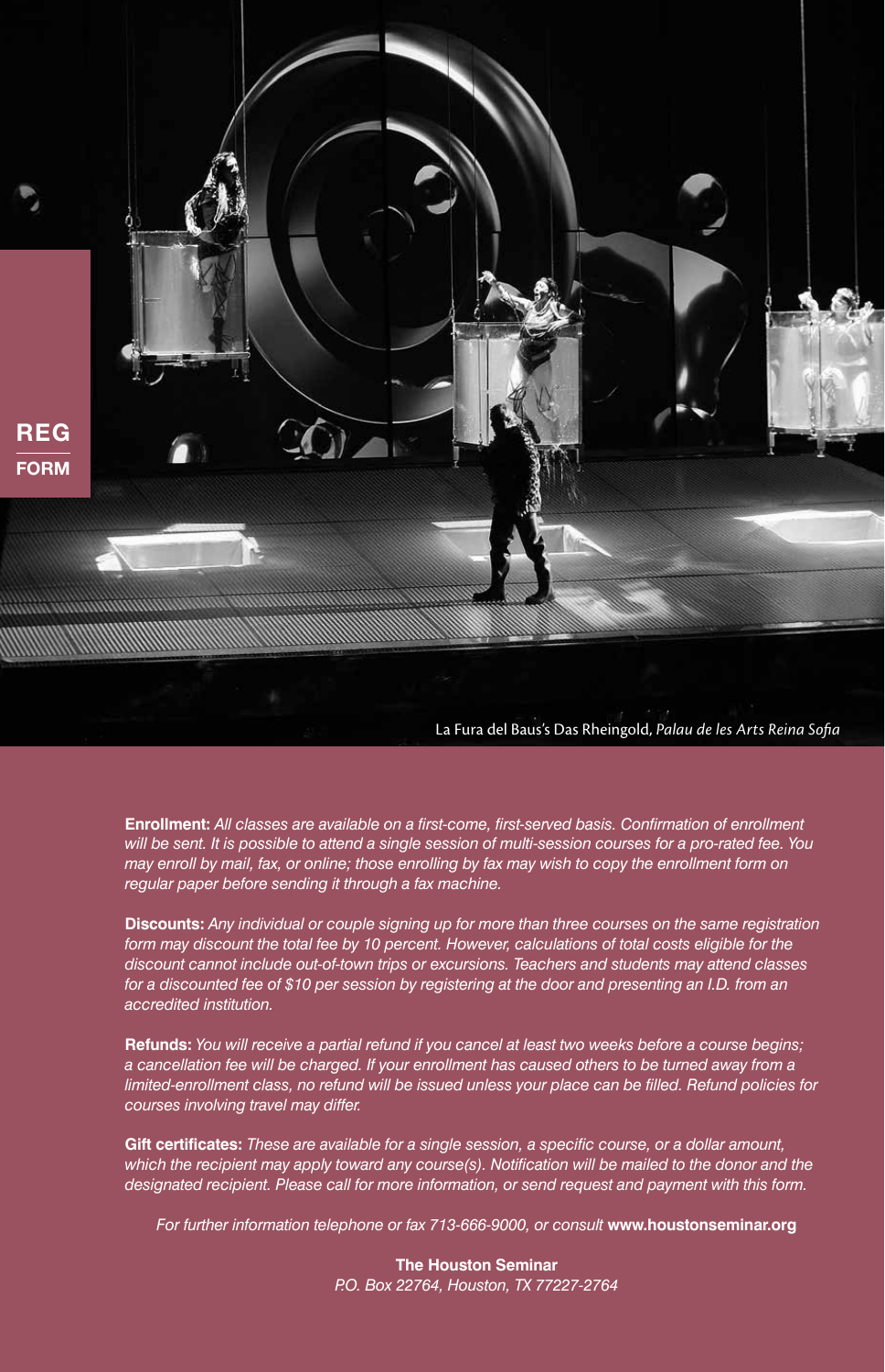### **COURSE LIST AND RESERVATION FORM please enroll me/us in the following courses:**

| LAY DOWN YOUR BURDEN BY THE RIVER (MISSISSIPPI, THAT IS)<br>THURSDAY, MAY 8-SUNDAY, MAY 11                                                                                                                                          | For trip price and further information,<br>please call 713-666-9000 or<br>email registrar@houstonseminar.org                    |
|-------------------------------------------------------------------------------------------------------------------------------------------------------------------------------------------------------------------------------------|---------------------------------------------------------------------------------------------------------------------------------|
| WHOOP WHOOP: AN OVERNIGHT VALENTINE'S VISIT TO TEXAS'<br>WHOOPING CRANES AND ASSORTED OTHER BIRDLIFE<br>FRIDAY, FEBRUARY 14-SATURDAY, FEBRUARY 15                                                                                   | For trip price and further information,<br>please call 713-666-9000 or<br>email registrar@houstonseminar.org                    |
| CENTER STAGE IN HOUSTON: EARLY MUSIC<br>TWO TUESDAYS, JANUARY 14 AND 21; AND<br>TWO THURSDAYS, JANUARY 30 AND FEBRUARY 6<br>7:00-8:30 P.M.<br>There are special discounts for this course; please see course description on page 6. | $\Box$ \$25/1 session<br>$\Box$ \$95/4 sessions<br>Discounted tickets<br>$\Box$ \$15/ single session $\Box$ \$10 for students   |
| PULITZER PRIZE-WINNER ELIZABETH STROUT:<br>TWO TALKS AND A READING<br>TWO WEDNESDAYS, FEBRUARY 5 AND 12, 6:30-8:00 P.M.<br>MONDAY, FEBRUARY 24, 7:30 PM                                                                             | $\Box$ \$75/3 sessions<br>$\Box$ \$30/1 session<br>Seating at reading is a benefit of full course<br>participation.             |
| <i>GESAMTKUNSTWERK:</i> WAGNER AND THE RING<br>FOUR TUESDAYS, MARCH 18 AND 25, APRIL 1, 7:00-8:30 P.M.<br><b>APRIL 8'S TIME TO BE ANNOUNCED</b>                                                                                     | $\Box$ \$165/4 sessions<br>$\Box$ \$55/1 session<br>Invitation to dress rehearsal is a benefit of full<br>course participation. |
| MATTERS OF THE HEART<br>FIVE TUESDAYS, APRIL 15, 22, 29, AND MAY 6 AND 13<br>12:00 NOON-1:30 P.M.                                                                                                                                   | $\Box$ \$150/ 5 sessions<br>$\Box$ \$35/1 session                                                                               |
| THE GARDEN AS PLAYGROUND FOR SELF- EXPRESSION<br>LECTURE, WEDNESDAY, APRIL 23, 12:00 NOON-2:00 P.M.<br>GARDEN TOUR, SATURDAY, APRIL 26, 2:00-6:00 P.M.                                                                              | $575/2$ sessions<br>$\Box$ \$30/lecture only<br>$\Box$ \$45/tour only                                                           |
| <b>TOTAL FEE:</b>                                                                                                                                                                                                                   |                                                                                                                                 |
| LESS DISCOUNT (SEE ENROLLMENT INFO):                                                                                                                                                                                                |                                                                                                                                 |
| <b>AMOUNT ENCLOSED:</b>                                                                                                                                                                                                             |                                                                                                                                 |
| <b>NAME</b>                                                                                                                                                                                                                         |                                                                                                                                 |
|                                                                                                                                                                                                                                     |                                                                                                                                 |
| (VERY IMPORTANT)                                                                                                                                                                                                                    |                                                                                                                                 |
| EMAIL<br>(WE DO NOT SHARE OR SELL EMAIL ADDRESSES OR ANY OTHER ENROLLMENT INFORMATION.)                                                                                                                                             |                                                                                                                                 |
| PROVIDING AN EMAIL ADDRESS ALLOWS US TO ADVISE YOU OF CHANGES AND SUPPLEMENTAL<br><b>INFORMATION REGARDING COURSES.</b>                                                                                                             |                                                                                                                                 |
| PLEASE SEND RESERVATION FORM AND PAYMENT TO<br>THE HOUSTON SEMINAR, P.O. BOX 22764, HOUSTON, TEXAS 77227-2764, OR FAX TO 713-666-9000<br>VISA, MASTERCARD, AND AMERICAN EXPRESS ACCEPTED.                                           |                                                                                                                                 |
|                                                                                                                                                                                                                                     |                                                                                                                                 |
| CC#                                                                                                                                                                                                                                 |                                                                                                                                 |
| SIGNATURE<br>The Houston Seminar is pleased to offer online enrollment at<br><b>WWW.HOUSTONSEMINAR.ORG</b>                                                                                                                          |                                                                                                                                 |

**Please contact us if you would prefer to receive an online-only version of the brochure.**

## **FORM** REG